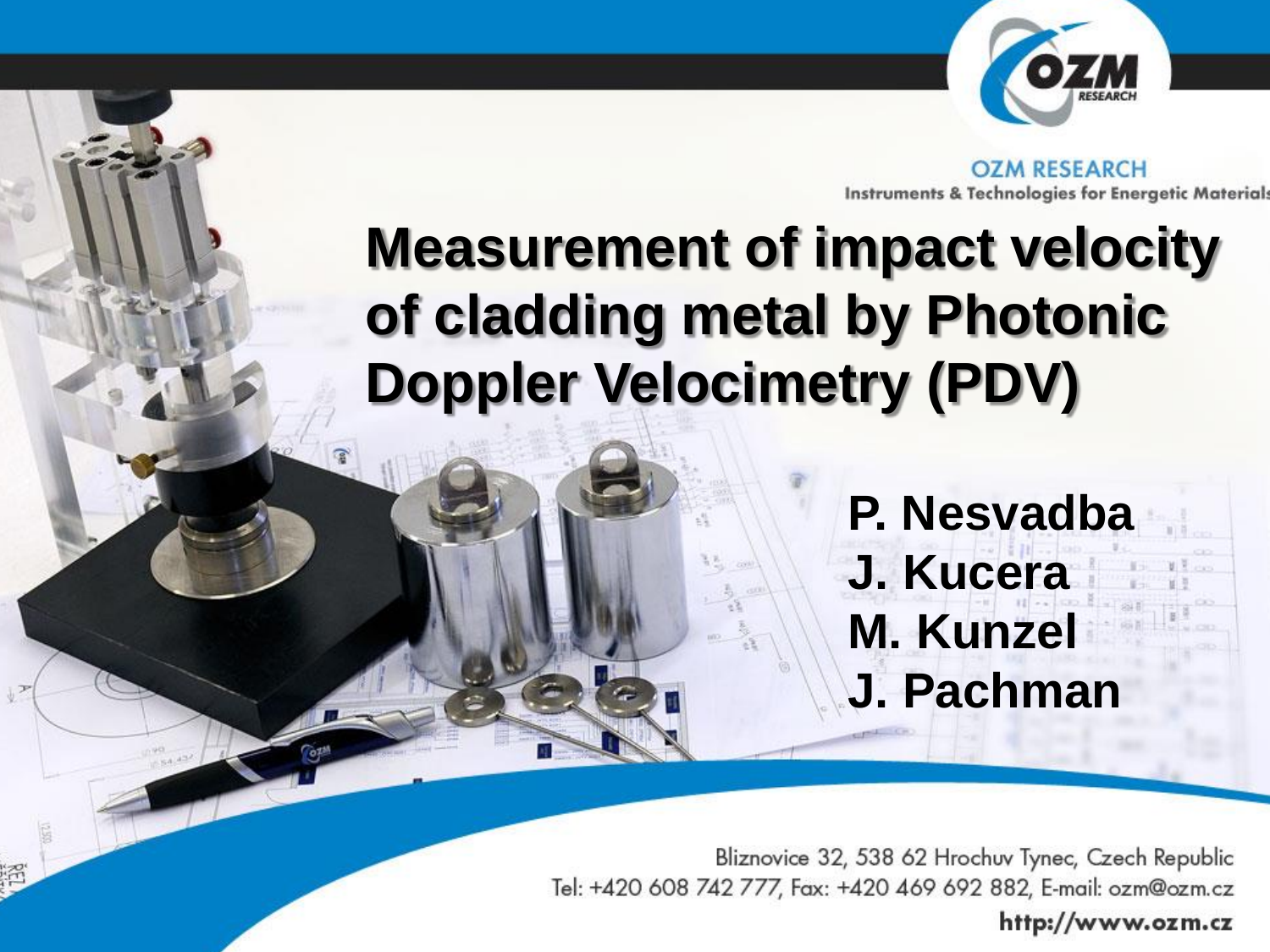

## Problems:

- Measurement of impact velocity during the welding process by PDV
- Development of methodology for determination of impact velocity
- Construction of the equipment for commercial using
- Offer of the compact instruments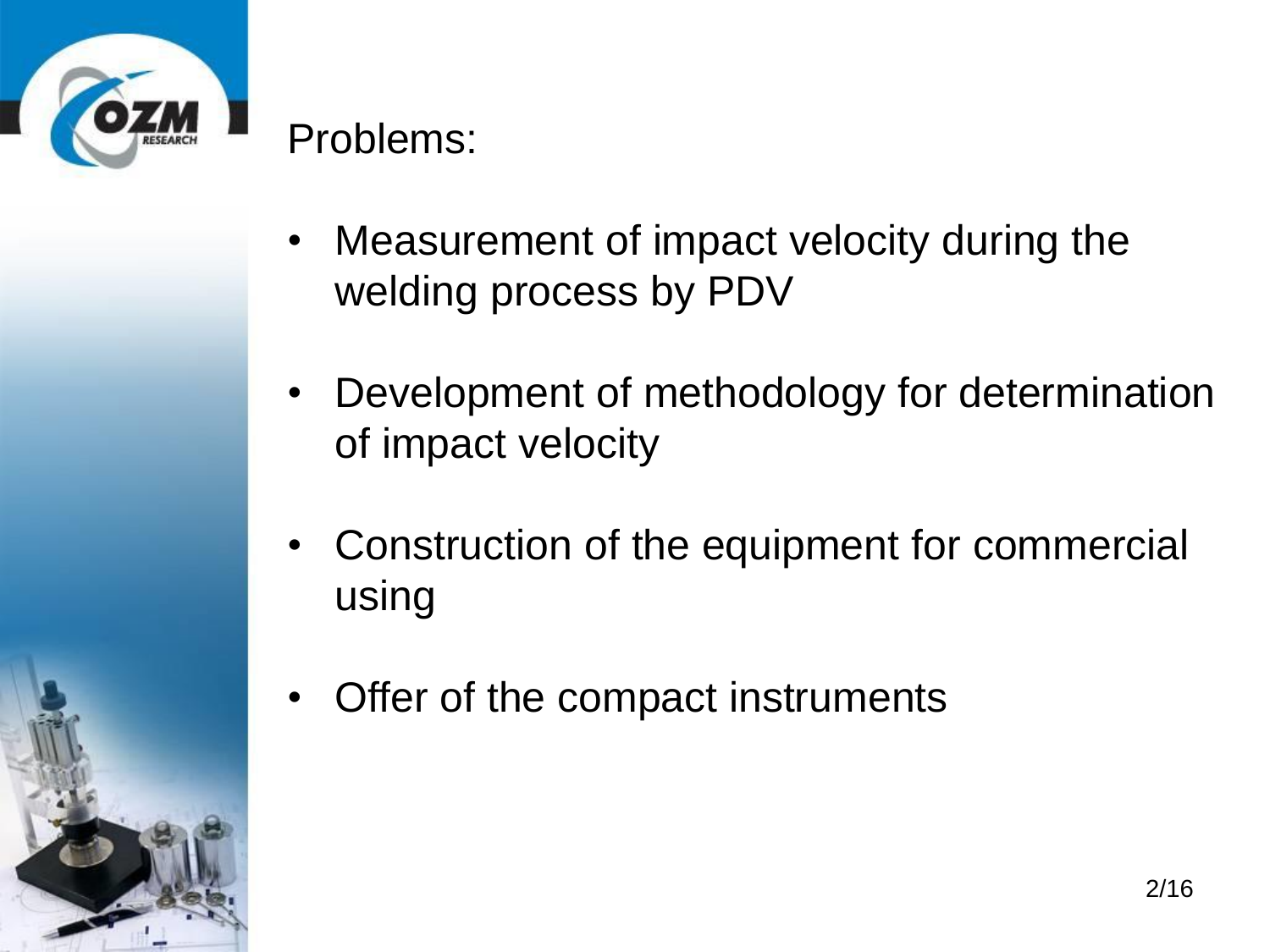



Measurement of the impact velocity  $v_p$ 

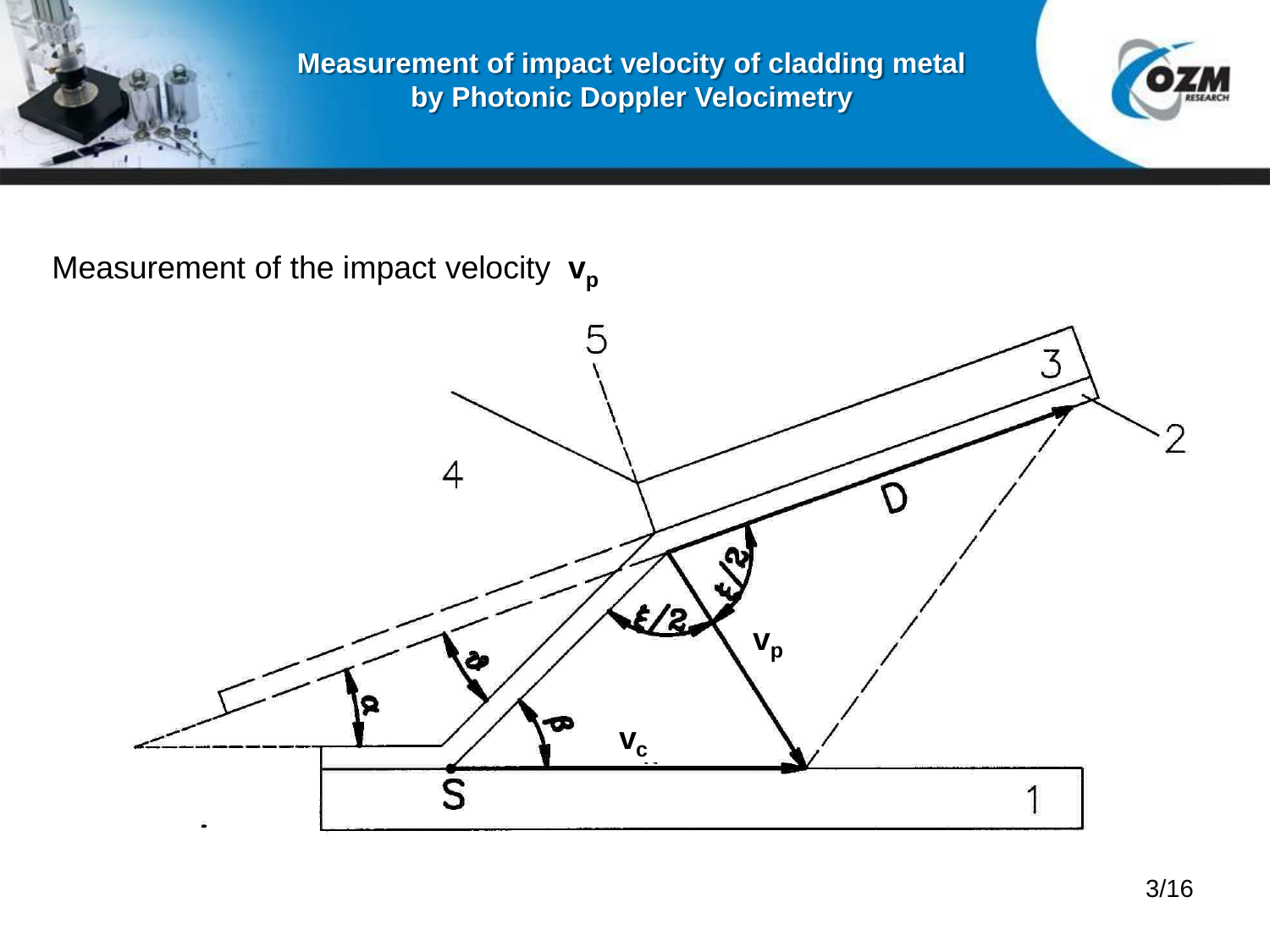



PDV is a laser interferometric technique for measuring velocities of moving surfaces up to tens of kilometers per second. 4/16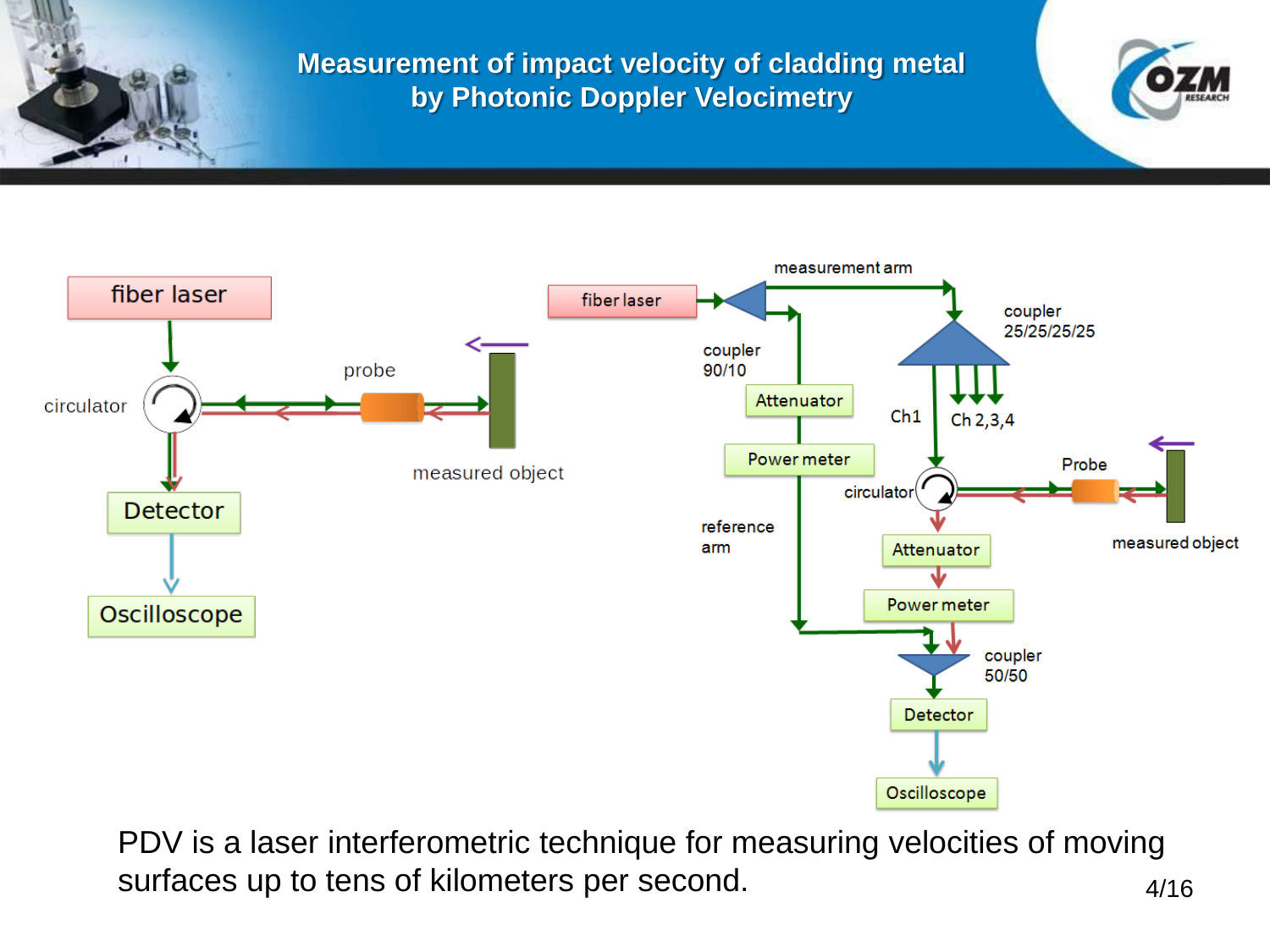



Laser, amplifier, 4-channel PDV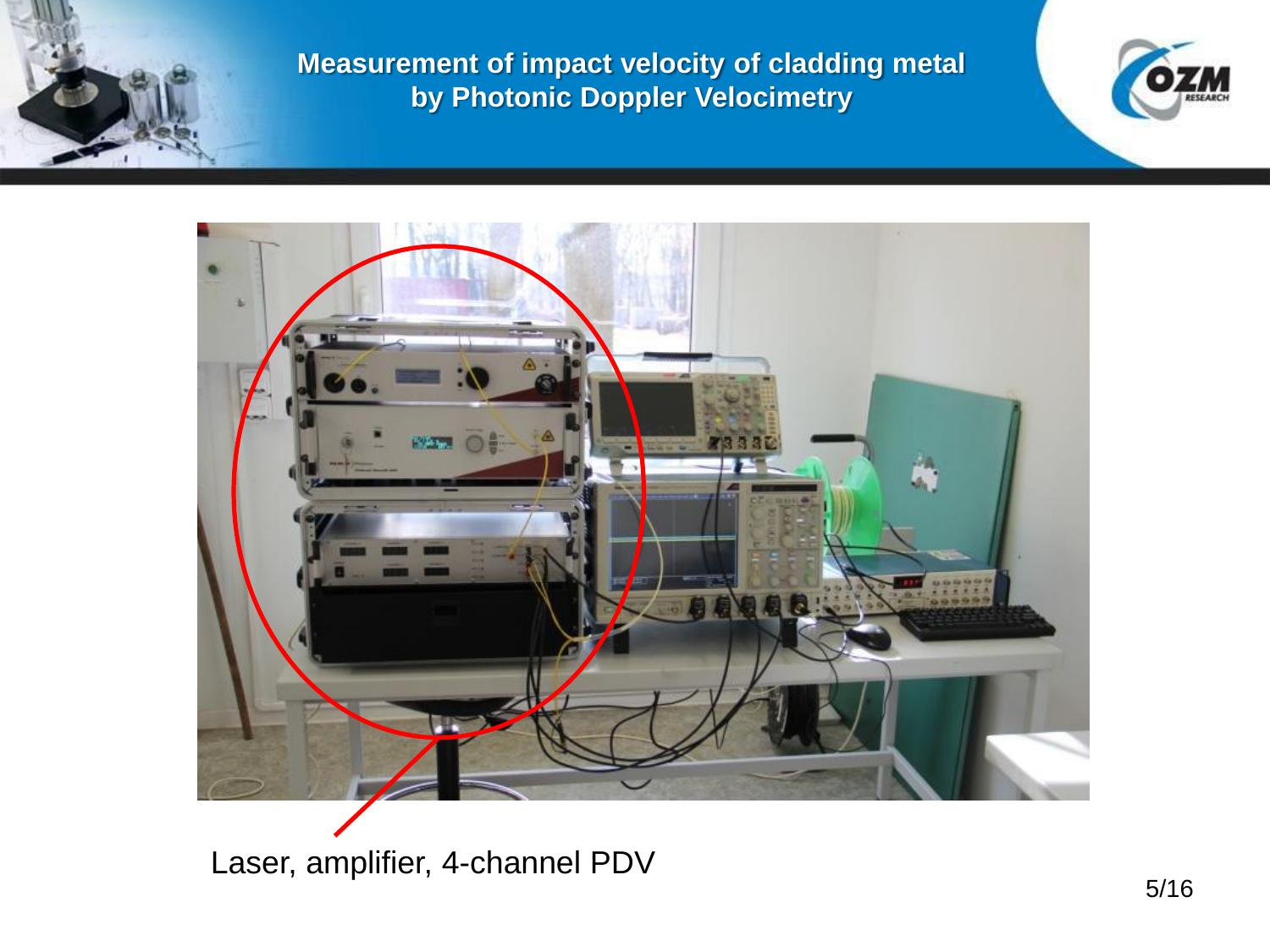

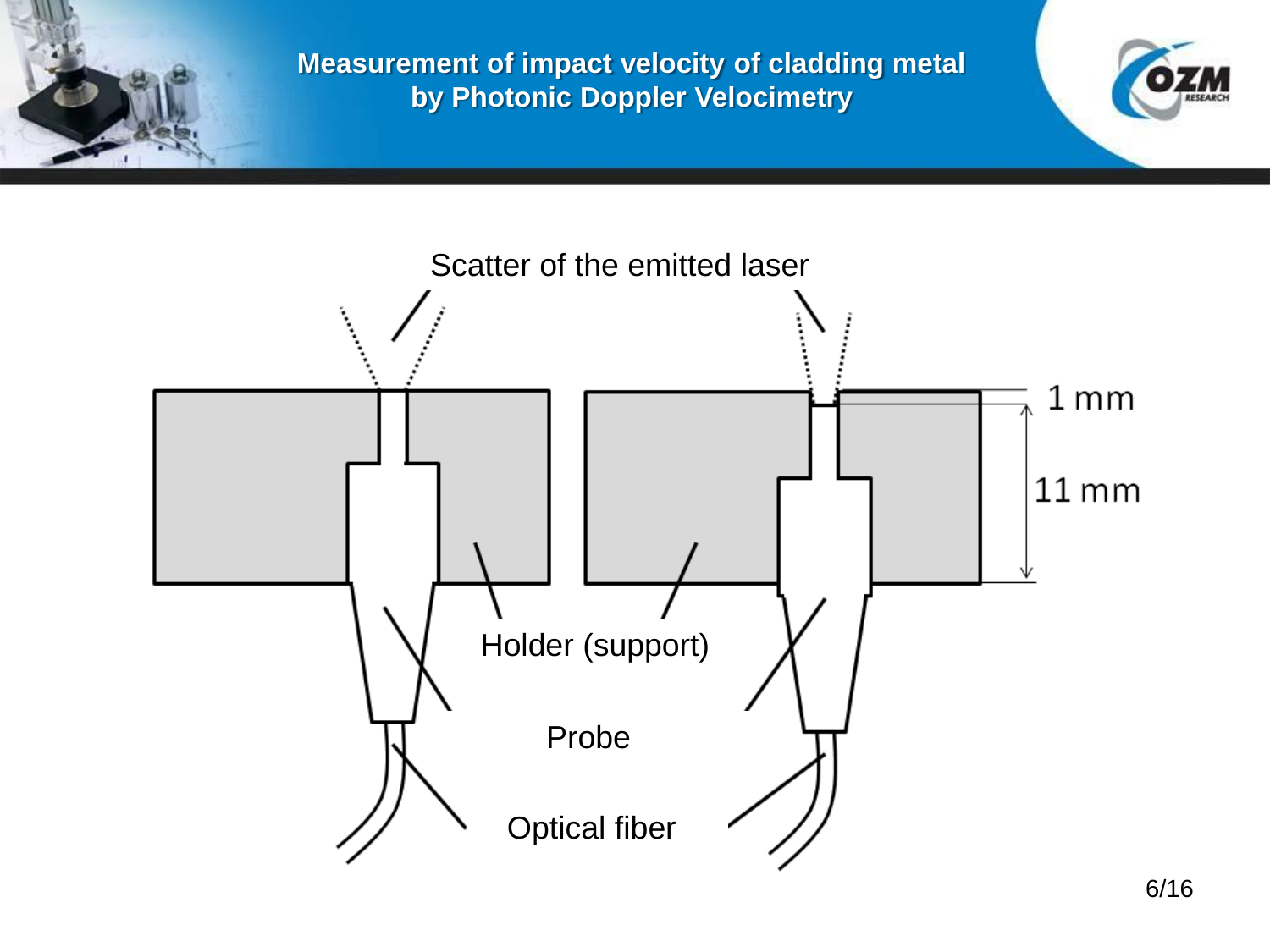



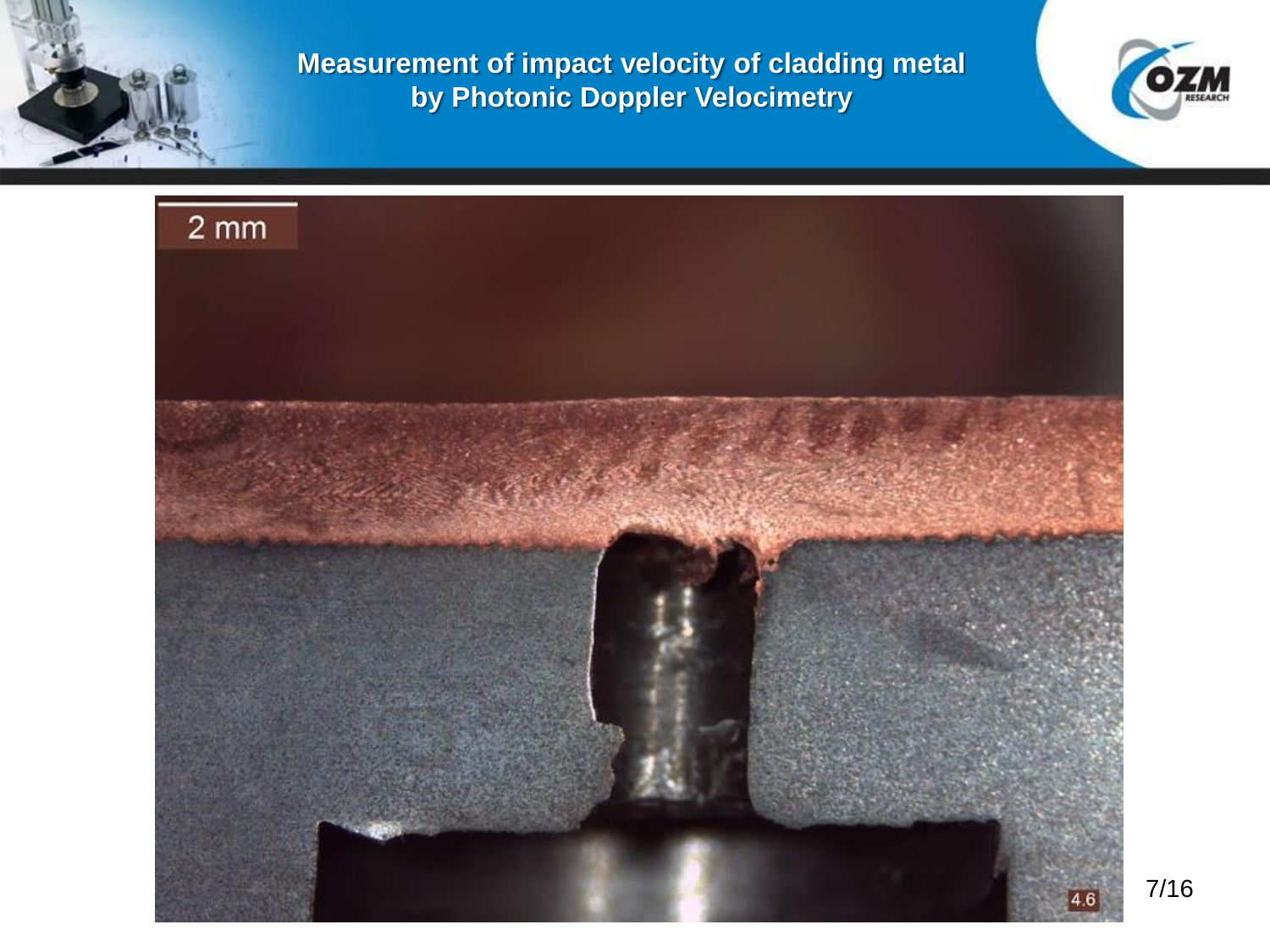

## Test the effect of changes in the angle probe installation

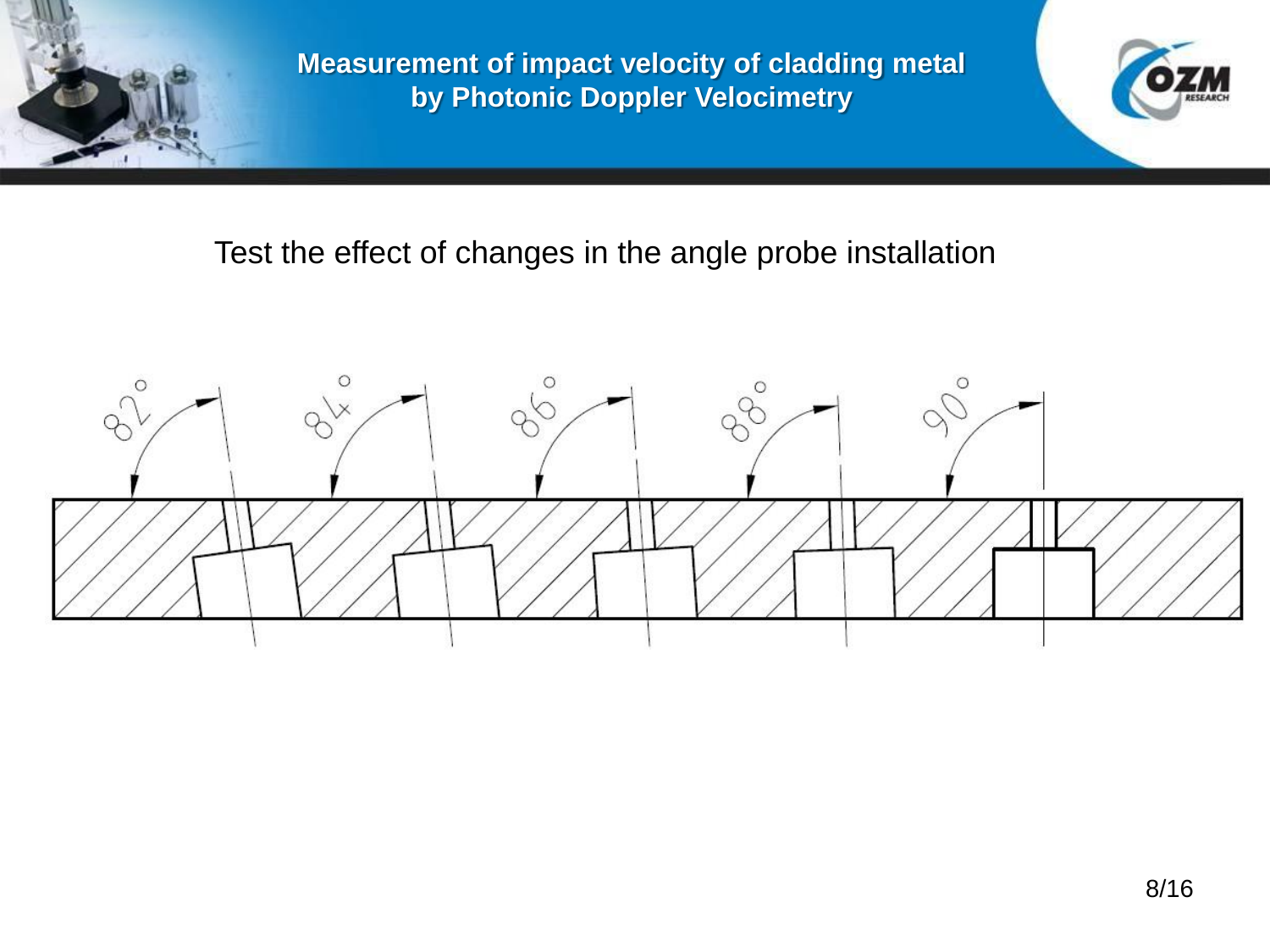





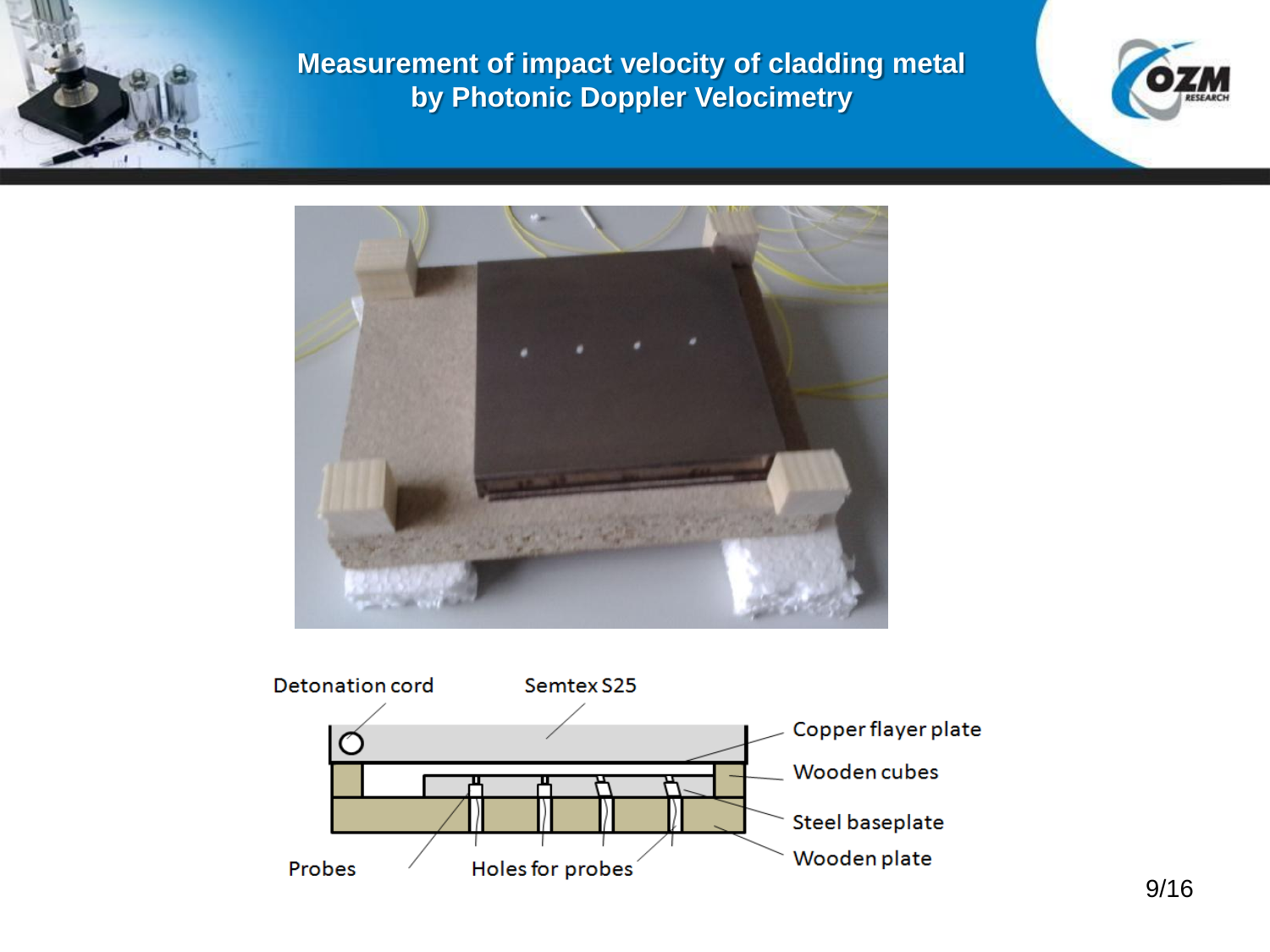



Spectrogram velocity measurement by PDV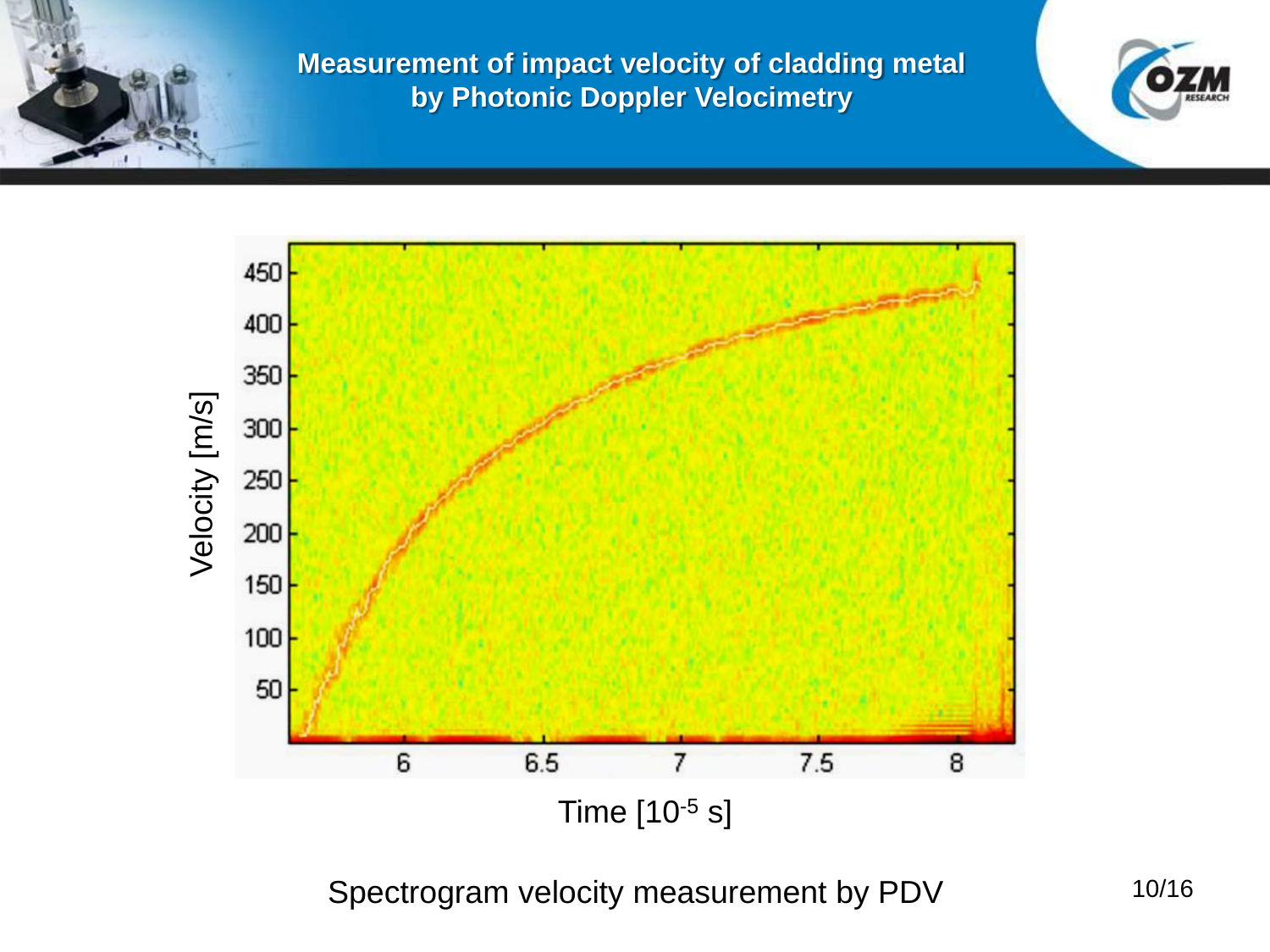

Transformation of spectogram to graphs velocity - time and distance - time

### 8 500 450  $\overline{7}$ 400 Distance [mm] **Distance [mm]** 6 Velocity [m/s] **Velocity [m/s]** 350 5 300 250 4 200  $\overline{\mathbf{3}}$ 150  $\overline{2}$ 100  $\mathbf{1}$ 50  $\bf{0}$  $\bf{0}$  $\bf{0}$ 8  $12 \overline{ }$  $14$ 16 18 20 22 24 26 2 4 6 10 8 18 20 22 24 26  $\bf{0}$  $\overline{2}$ 6 10 12 14 16 **Time [mks] Time [mks]**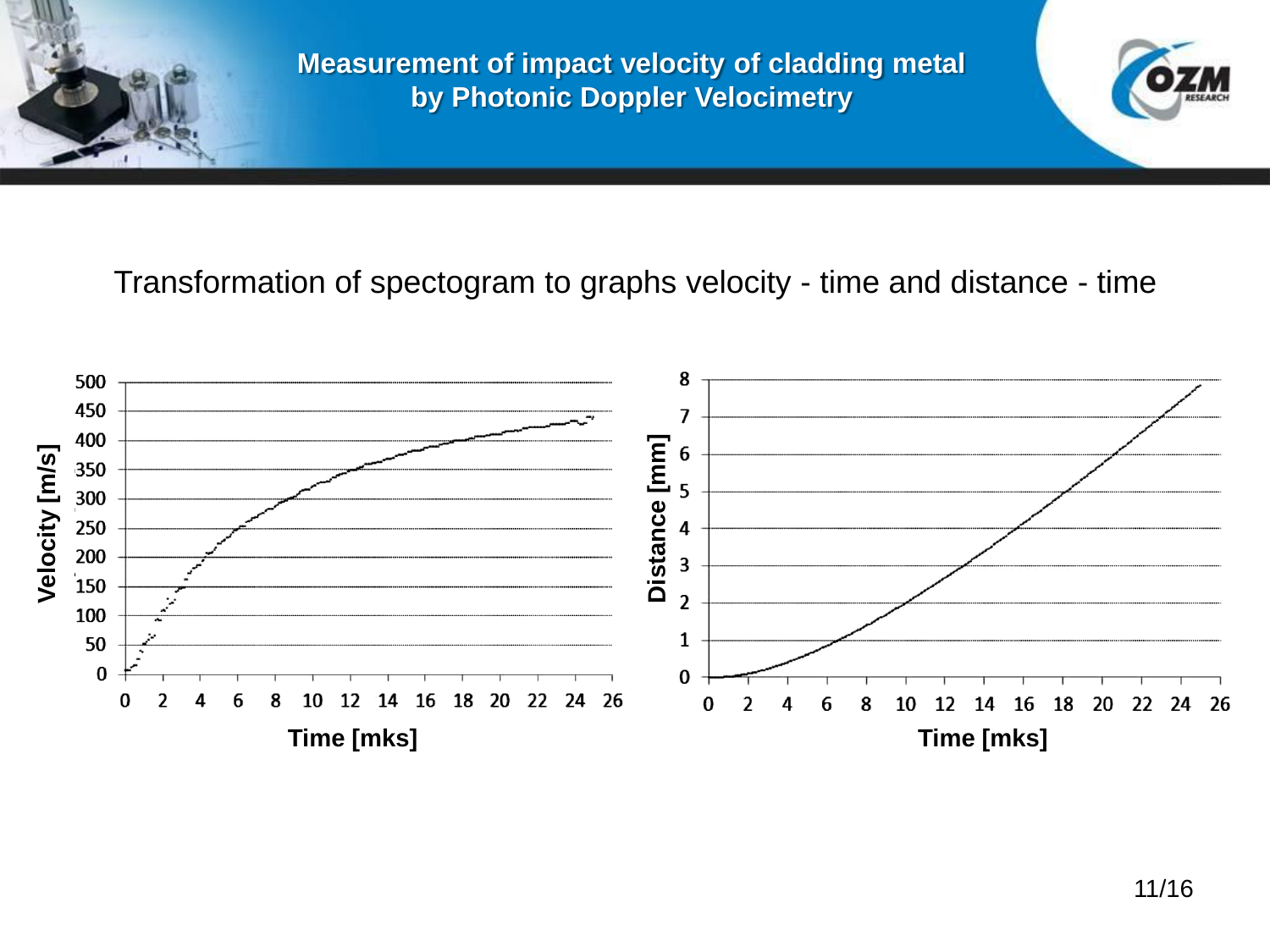



Transformation of the data to graph distance - velocity 12/16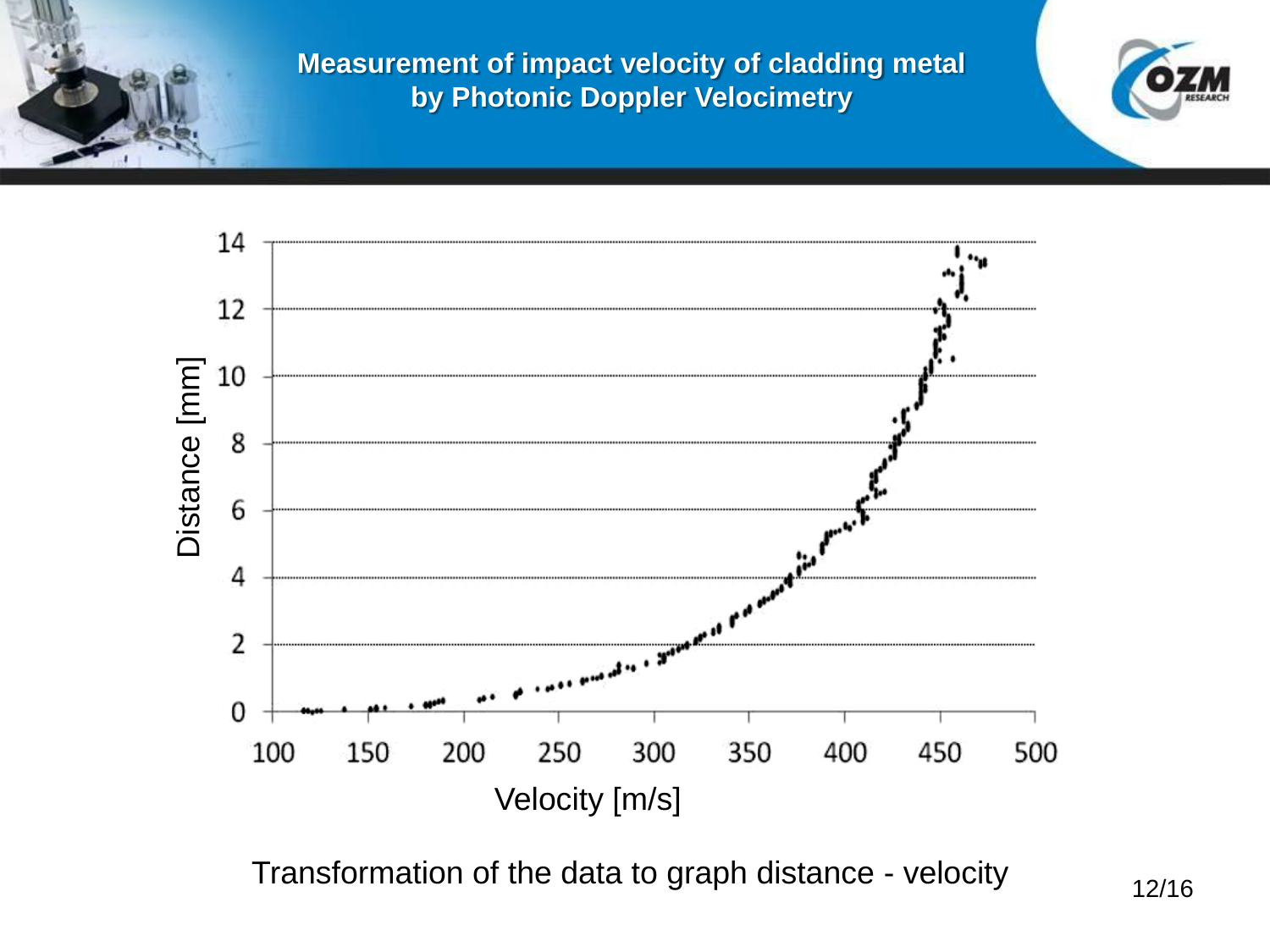

Comparison of the impact velocity for two type explosive by acceleration of Cu plate 2.0 mm thickness.



13/16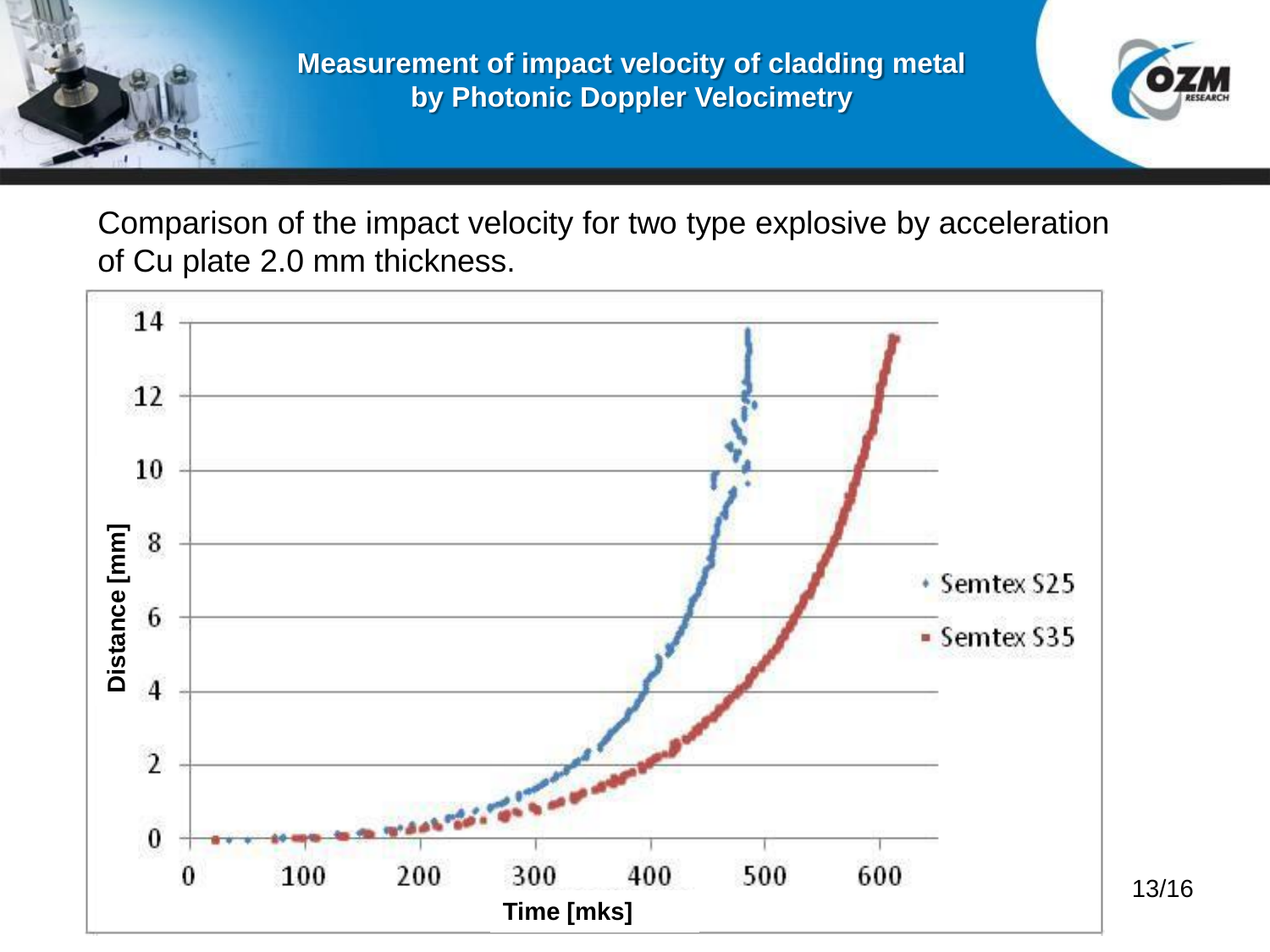

An example of positioning sensors around the periphery of the base metal plate

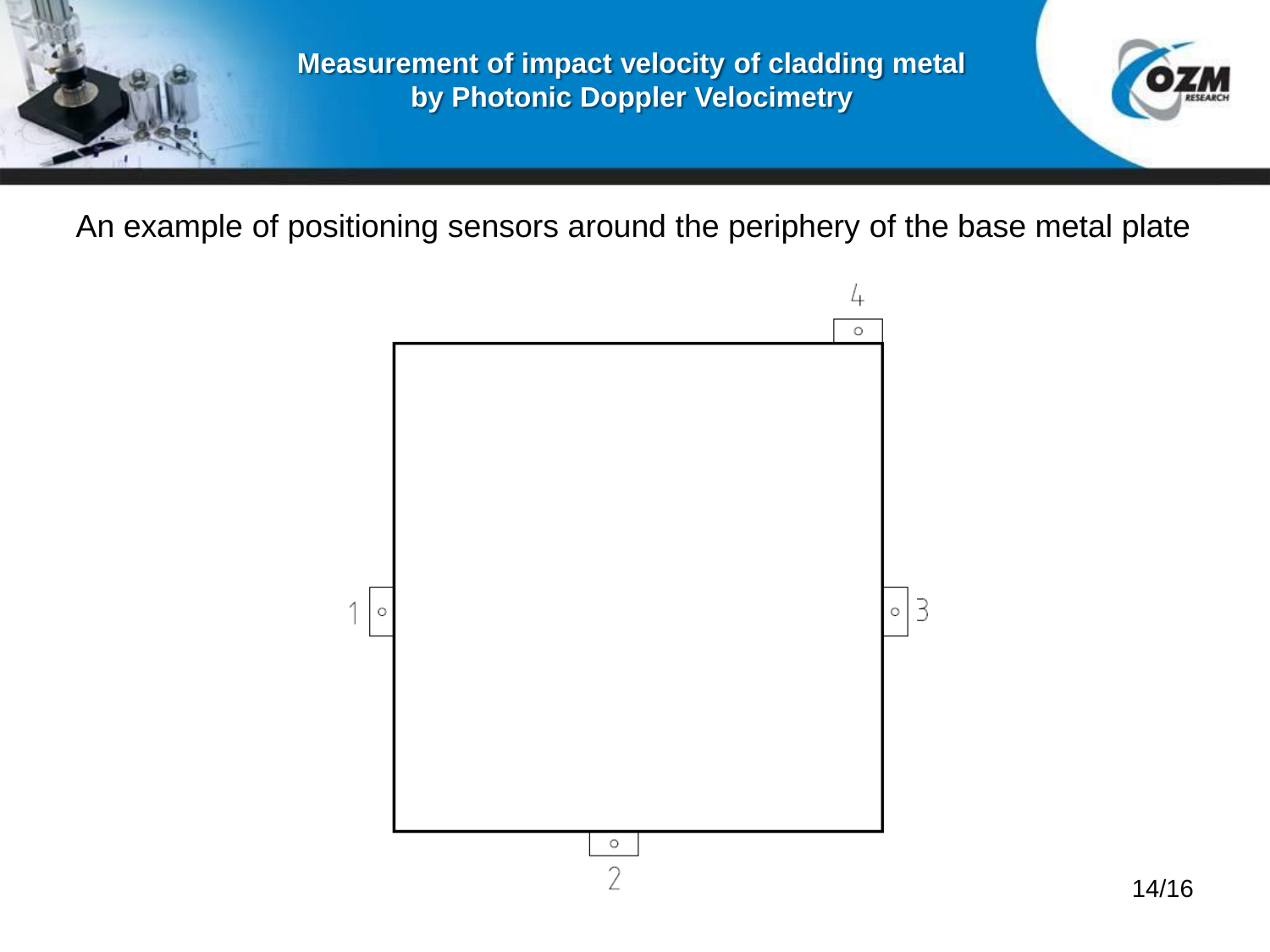



Conclusion:

- PDV instruments is suitable method for measurement of impact velocity during the welding process.
- They were found appropriate procedures for practical application of measurement by PDV.
- For customers it is possible to offer the compact instruments.